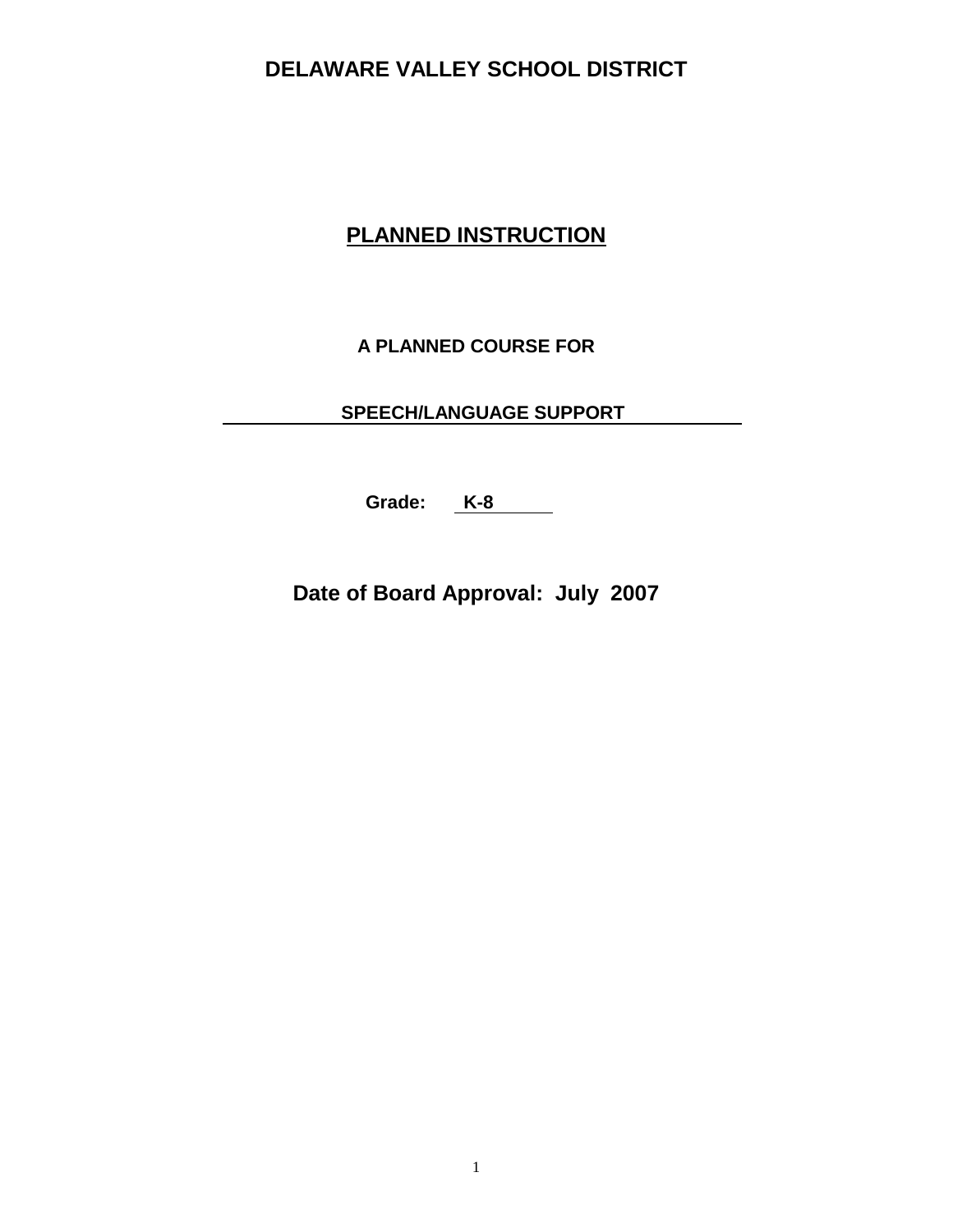#### **PLANNED INSTRUCTION**

Title of Planned Instruction: Speech and Language Support

Subject Area: Phonology, Syntax, Semantics, Pragmatics, Fluency Grade Level: K-8

Course Description:

Students who meet the criteria for Speech/Language Impaired in the State of Pennsylvania can receive speech/language support as part of their school-age program. Support can be defined as the instruction the student requires to achieve specific goals as stated in their individualized education program to improve their level of communication as it relates to their academic, social, and/or emotional performance. The delivery of instruction can vary depending on the individual student's needs. They are: individual, small group, large group, in-class, consultative, and monitoring.

Discrepancies in one or more of the following areas of communication development can result in the need for speech/language support. **1. Phonology/Articulation** – sound error patterns which repeatedly occur in a student's daily communication skills affecting their intelligibility. **2. Syntax** – difficulties noted in student's ability to verbally create and organize a sentence that is grammatically correct and contains complete thoughts and sentences. **3. Semantics** – word retrieval and vocabulary use and understanding. **4. Pragmatics** – social language skills, using communication effectively and appropriately in a variety of settings, and **5. Fluency –** uninterrupted speech allowing for fluent verbal communication.

Time/Credit for the Course: One to thirty-six weeks or as determined by the I.E.P. team

Names of District Subject Area Curriculum Writing Committee: Amy DeVrieze

Date of Board Approval: June 2007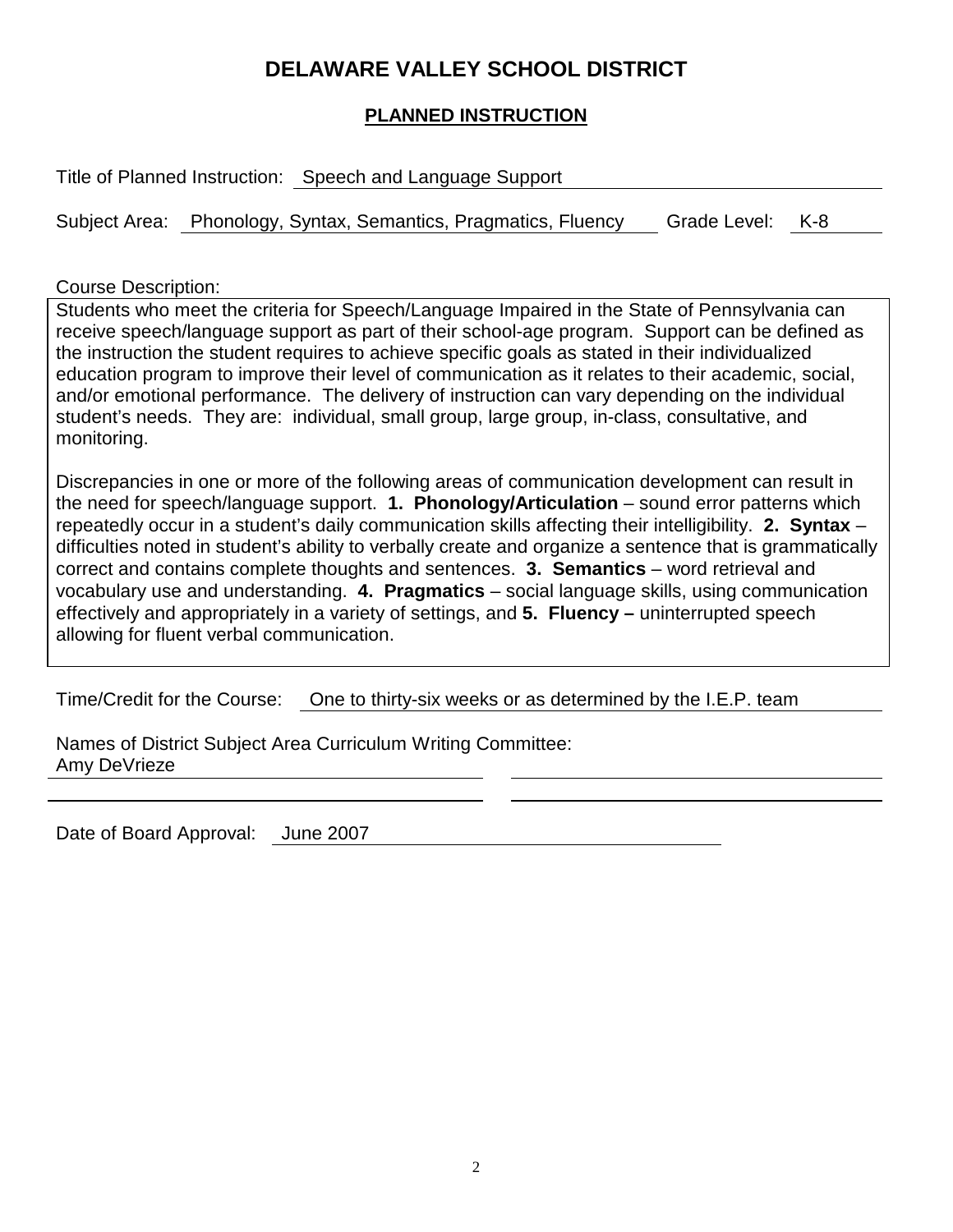### **Standards-Based Curriculum**

| Standard: <b>q</b> State<br>q<br>National<br>Standard No: 1.6                                                                                                                                                                                                                                                                                                                                                                                                                                                                                                                                                                                                                                                                                                                                                                                                                                                                                                                        |                                                                                                                                                                                                                                                                                                                                                                                                                                                                                   | State the Standard:<br>Reading, Writing, Speaking and Listening                                                                                                                                                                                                                                                                                                                                                                                                                                                                                                                                                                                                                                                                                                                                                                                                                                                                                                                                                                                                                                                                                                                                                                                                                                                                                                                                                                                            |                             |                                                                        |
|--------------------------------------------------------------------------------------------------------------------------------------------------------------------------------------------------------------------------------------------------------------------------------------------------------------------------------------------------------------------------------------------------------------------------------------------------------------------------------------------------------------------------------------------------------------------------------------------------------------------------------------------------------------------------------------------------------------------------------------------------------------------------------------------------------------------------------------------------------------------------------------------------------------------------------------------------------------------------------------|-----------------------------------------------------------------------------------------------------------------------------------------------------------------------------------------------------------------------------------------------------------------------------------------------------------------------------------------------------------------------------------------------------------------------------------------------------------------------------------|------------------------------------------------------------------------------------------------------------------------------------------------------------------------------------------------------------------------------------------------------------------------------------------------------------------------------------------------------------------------------------------------------------------------------------------------------------------------------------------------------------------------------------------------------------------------------------------------------------------------------------------------------------------------------------------------------------------------------------------------------------------------------------------------------------------------------------------------------------------------------------------------------------------------------------------------------------------------------------------------------------------------------------------------------------------------------------------------------------------------------------------------------------------------------------------------------------------------------------------------------------------------------------------------------------------------------------------------------------------------------------------------------------------------------------------------------------|-----------------------------|------------------------------------------------------------------------|
| Subject/Unit:                                                                                                                                                                                                                                                                                                                                                                                                                                                                                                                                                                                                                                                                                                                                                                                                                                                                                                                                                                        | Speech/Language Support<br>Expressive and receptive communication development:<br>Grade Level(s):<br>K-8<br>Phonology, syntax, Semantics, Pragmatics, and Fluency                                                                                                                                                                                                                                                                                                                 |                                                                                                                                                                                                                                                                                                                                                                                                                                                                                                                                                                                                                                                                                                                                                                                                                                                                                                                                                                                                                                                                                                                                                                                                                                                                                                                                                                                                                                                            |                             |                                                                        |
| <b>Essential Content</b>                                                                                                                                                                                                                                                                                                                                                                                                                                                                                                                                                                                                                                                                                                                                                                                                                                                                                                                                                             | <b>Core Activities (Extensions and Correctives)</b>                                                                                                                                                                                                                                                                                                                                                                                                                               |                                                                                                                                                                                                                                                                                                                                                                                                                                                                                                                                                                                                                                                                                                                                                                                                                                                                                                                                                                                                                                                                                                                                                                                                                                                                                                                                                                                                                                                            | <b>Time</b><br><b>Frame</b> |                                                                        |
| Phonology is a sound system of<br>language. The phonological<br>processes are systematic<br>patterns of sound change errors<br>that repeatedly occur as a child<br>attempts to produce similar<br>characteristics, which are<br>beyond the student's level of<br>articulation skills. Mastery<br>indicates that the student's<br>speech will be void of any or all<br>of the following phonological or<br>articulation errors:<br>consonant deletion-i.e.<br>1.<br>skate>sate<br>syllable deletion-i.e.<br>2.<br>baby>ba<br>3.<br>stridency deletion-i.e.<br>soup>oup<br>stopping-i.e.<br>4.<br>ditch>dit<br>fronting-i.e.<br>5.<br>cat>tat<br>backing-i.e.<br>6.<br>goose>doose<br>7.<br>alveolarization-i.e.<br>thumb>tum<br>labialization-i.e.<br>8.<br>thumb>tum<br>9.<br>affrication-i.e.<br>show>chow<br>deaffrication-i.e.<br>10.<br>wish-wis<br>voicing change-i.e.<br>11.<br>jump>shump<br>gliding-i.e.<br>12.<br>ladder>wadder<br>vowelization-i.e.<br>13.<br>beaver>beava | <b>EXTENSIONS</b><br>The student will:<br>in their speech<br>$\bullet$<br>correctly<br>$\bullet$<br>$\bullet$<br>environment.<br><b>CORRECTIONS</b><br>The student will:<br>$\bullet$<br>conversation.<br>$\bullet$<br>$\bullet$<br>$\bullet$<br>correct production<br><b>CORE ACTIVITIES</b><br>correctly<br>$\bullet$<br>daily<br>$\bullet$<br>sounds<br>$\bullet$<br>sounds.<br>$\bullet$<br>$\bullet$<br>accurately<br>$\bullet$<br>them accurately<br>$\bullet$<br>$\bullet$ | listen and identify the specific phonological processes being targeted<br>locate pictures of items containing the target sounds and say them<br>videotape oral presentations and self-evaluate<br>keep a daily journal of when they hear sound errors in their<br>be positively reinforced for correct productions of the target sounds in<br>isolation, syllables, words, phrases, sentences, reading and<br>Model accurate speech patterns provided by the teacher.<br>Listen to a recorded sample of his/her speech and self-evaluate<br>Listen to a recorded sample of speech and attempt to match the<br>Participate in classroom and outside activities using the target sounds<br>Display pictures containing the target sounds to be practiced at home<br>Read orally using the target sounds<br>View a schematic drawing as a visual aid to show the student how the<br>articulators (lips, tongue, teeth) look during productions of targeted<br>Distinguish between correct and incorrect productions of the target<br>Create sentences using words with the targeted phonemes (sounds)<br>Name pictures from curricular materials using the target sounds<br>Color/cut out pictures of objects containing the target sounds and say<br>Tally the number of correct and incorrect productions of target sounds<br>in words as the teacher or student reads or names pictures.<br>Complete assigned work with helper and submit for practice and |                             | One year<br>from the<br>date the<br>parent<br>approves<br>the $I.E.P.$ |
| cluster reduction-i.e.<br>14.<br>stream>seam                                                                                                                                                                                                                                                                                                                                                                                                                                                                                                                                                                                                                                                                                                                                                                                                                                                                                                                                         | review.                                                                                                                                                                                                                                                                                                                                                                                                                                                                           |                                                                                                                                                                                                                                                                                                                                                                                                                                                                                                                                                                                                                                                                                                                                                                                                                                                                                                                                                                                                                                                                                                                                                                                                                                                                                                                                                                                                                                                            |                             |                                                                        |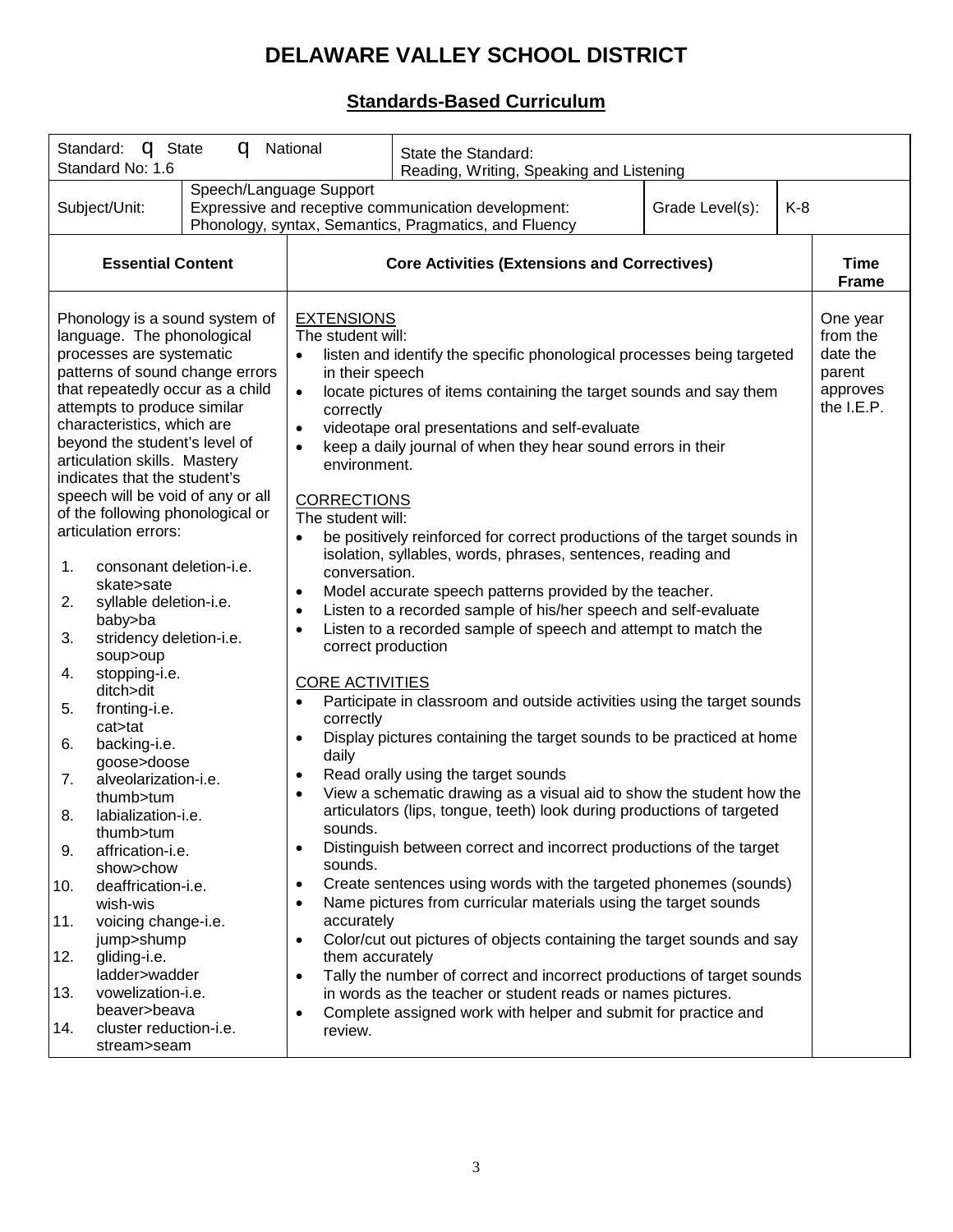| <b>Essential Content</b> | <b>Core Activities (Extensions and Correctives)</b>                                                                                                                                                                                                                                                                                                                                                                                                                                                                                                                   |                             |
|--------------------------|-----------------------------------------------------------------------------------------------------------------------------------------------------------------------------------------------------------------------------------------------------------------------------------------------------------------------------------------------------------------------------------------------------------------------------------------------------------------------------------------------------------------------------------------------------------------------|-----------------------------|
|                          | Verbally complete sentences providing a word that contains the target<br>$\bullet$<br>sounds<br>Read words from a list containing the target sounds correctly<br>$\bullet$<br>Engage in conversational speech using the target sounds correctly<br>$\bullet$<br>Create crossword puzzles using words containing their target sounds<br>$\bullet$<br>Speak on the phone using target sounds accurately<br>$\bullet$<br>Will use target sounds effectively when asking questions in class<br>$\bullet$<br>Read a poem containing the target sounds clearly<br>$\bullet$ | <b>Time</b><br><b>Frame</b> |
|                          |                                                                                                                                                                                                                                                                                                                                                                                                                                                                                                                                                                       |                             |
|                          |                                                                                                                                                                                                                                                                                                                                                                                                                                                                                                                                                                       |                             |
|                          |                                                                                                                                                                                                                                                                                                                                                                                                                                                                                                                                                                       |                             |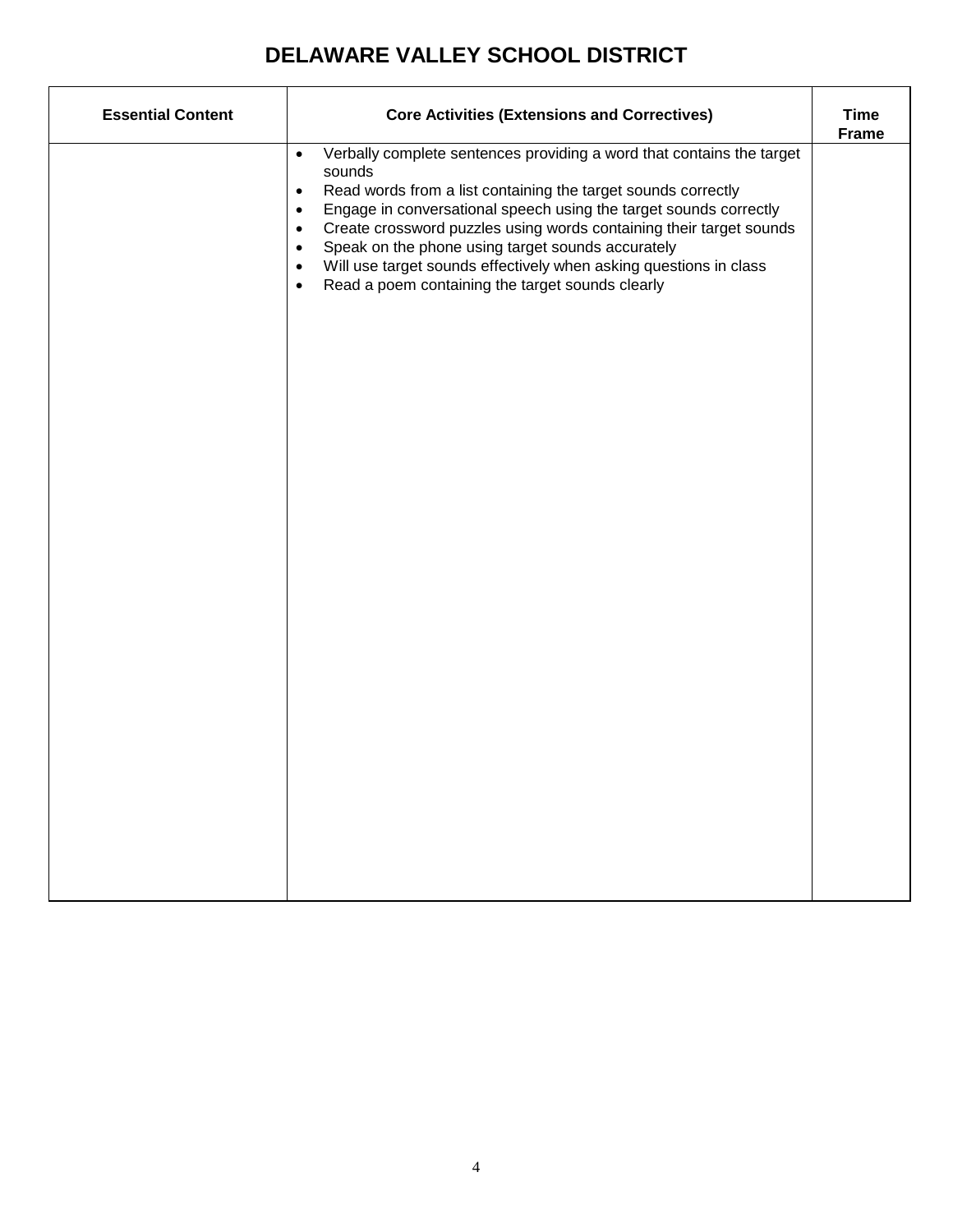### **DELAWARE VALLEY SCHOOL DISTRICT Standards-Based Curriculum**

| Standard: <b>q</b> State<br>q<br>National<br>Standard No: 1.6                                                                                                                                                                                                                                                                                                                       |                                                                                                                                                                                                                                                                                                        | State the Standard:<br>Reading, Writing, Speaking and Listening                                                                                                                                                                                                                                                                                                                                                                                                                                                                                                                                                                                                                                                                                                                                                                                                                                                                                                                                                                                                                                                                                                                                                                                                                                                                                                                                                                                                                                       |  |        |                                                            |
|-------------------------------------------------------------------------------------------------------------------------------------------------------------------------------------------------------------------------------------------------------------------------------------------------------------------------------------------------------------------------------------|--------------------------------------------------------------------------------------------------------------------------------------------------------------------------------------------------------------------------------------------------------------------------------------------------------|-------------------------------------------------------------------------------------------------------------------------------------------------------------------------------------------------------------------------------------------------------------------------------------------------------------------------------------------------------------------------------------------------------------------------------------------------------------------------------------------------------------------------------------------------------------------------------------------------------------------------------------------------------------------------------------------------------------------------------------------------------------------------------------------------------------------------------------------------------------------------------------------------------------------------------------------------------------------------------------------------------------------------------------------------------------------------------------------------------------------------------------------------------------------------------------------------------------------------------------------------------------------------------------------------------------------------------------------------------------------------------------------------------------------------------------------------------------------------------------------------------|--|--------|------------------------------------------------------------|
| Speech/Language Support<br>Subject/Unit:                                                                                                                                                                                                                                                                                                                                            | Expressive and receptive communication development:<br>Grade Level(s):<br>K-8<br>Phonology, syntax, Semantics, Pragmatics, and Fluency                                                                                                                                                                 |                                                                                                                                                                                                                                                                                                                                                                                                                                                                                                                                                                                                                                                                                                                                                                                                                                                                                                                                                                                                                                                                                                                                                                                                                                                                                                                                                                                                                                                                                                       |  |        |                                                            |
| <b>Essential Content</b>                                                                                                                                                                                                                                                                                                                                                            | <b>Core Activities (Extensions and Correctives)</b>                                                                                                                                                                                                                                                    |                                                                                                                                                                                                                                                                                                                                                                                                                                                                                                                                                                                                                                                                                                                                                                                                                                                                                                                                                                                                                                                                                                                                                                                                                                                                                                                                                                                                                                                                                                       |  |        | <b>Time</b><br><b>Frame</b>                                |
| Syntax is the name given to the<br>organizational rules for ordering<br>words in a sentence, specifying<br>word order, sentence<br>organization, and word<br>relationships. The student will<br>develop an understanding and<br>use grammatically correct<br>speech.<br>The following grammatical<br>morphemes will be the focus of<br>a student's i.e.p. based on need<br>and age: | <b>EXTENSIONS</b><br>them.<br>$\bullet$<br>conversation.<br><b>CORRECTIONS</b><br>The student will:<br>$\bullet$<br>grammatical forms.<br>$\bullet$<br>sentences.<br>$\bullet$<br>practice.<br><b>CORE ACTIVITIES</b><br>narrative.<br>$\bullet$<br>$\bullet$<br>$\bullet$<br>agreement.<br>sentences. | Illustrate though drawings, people and their actions and tell about<br>Hide objects in a classroom, others will find them and tell how many<br>there were and where they found them.<br>Write a short play and act out using correct grammatical structure.<br>Keep a weekly journal of grammatical errors heard in daily<br>Create sentences for books that do not contain words using correct<br>Use empty comic strip bubbles to create grammatically correct<br>Correct grammatical errors in daily oral language activities.<br>Complete an assigned task with helper and submit it for review and<br>Use organizational strategies to create a grammatically correct<br>Write journal entries on a various topics.<br>Use the dynamics of the classroom to illustrate or tell positions of<br>objects using prepositions.<br>Write "wh" questions using a familiar piece of classroom literature.<br>Identify and name past and present verbs using classroom literature.<br>Bring in objects from home to discuss possession.<br>Verbally create a simple sentence using a picture.<br>Write a simple, compound, and/or complex sentence.<br>Re-order words to create a complete sentence.<br>Write sentences containing who, is doing, what, where.<br>Illustrate pictures to demonstrate their understanding of superlative<br>and comparative forms.<br>Create sentences demonstrating their understanding of noun/verb<br>Make daily journal entries consisting of at least three complete |  | parent | One year<br>from the<br>date the<br>approves<br>the I.E.P. |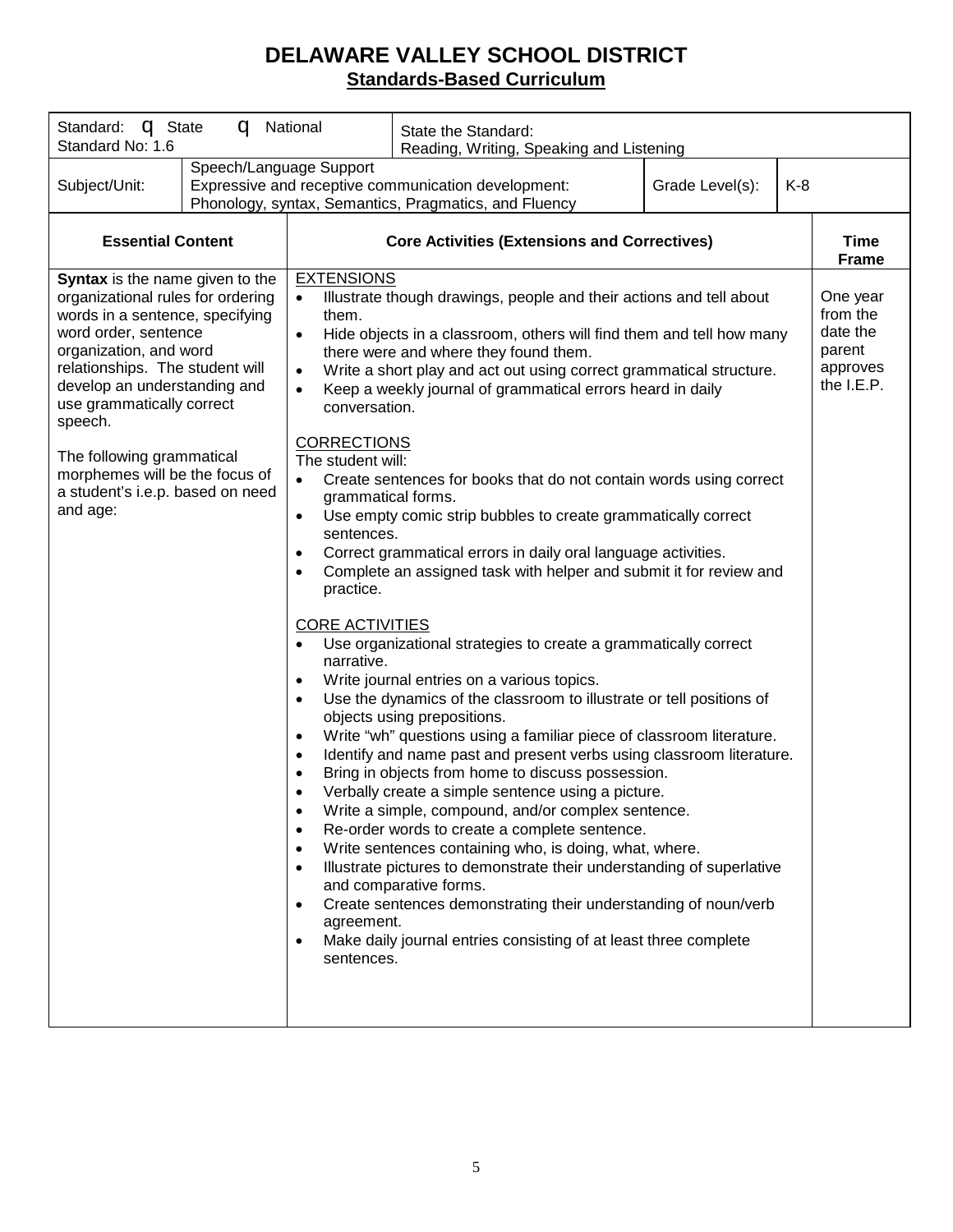| <b>Essential Content</b>                                                                                                                                                                                                                                                                                                                                                                                                                                                                                                                                                                                                                                                                  | <b>Core Activities (Extensions and Correctives)</b>                                                                                                                                                                                                                                                                                                                                                                                                                                                                                                                                                                                                                                                                                                                                                                                                                                                                                                                                                                                                                                                                                                                                                                                                                                                                                                                                                                                                                                                                                                                                                                                                                                                                                                                                                                                                                                                                                                                                                                                                                                                                                                          | Time<br><b>Frame</b> |
|-------------------------------------------------------------------------------------------------------------------------------------------------------------------------------------------------------------------------------------------------------------------------------------------------------------------------------------------------------------------------------------------------------------------------------------------------------------------------------------------------------------------------------------------------------------------------------------------------------------------------------------------------------------------------------------------|--------------------------------------------------------------------------------------------------------------------------------------------------------------------------------------------------------------------------------------------------------------------------------------------------------------------------------------------------------------------------------------------------------------------------------------------------------------------------------------------------------------------------------------------------------------------------------------------------------------------------------------------------------------------------------------------------------------------------------------------------------------------------------------------------------------------------------------------------------------------------------------------------------------------------------------------------------------------------------------------------------------------------------------------------------------------------------------------------------------------------------------------------------------------------------------------------------------------------------------------------------------------------------------------------------------------------------------------------------------------------------------------------------------------------------------------------------------------------------------------------------------------------------------------------------------------------------------------------------------------------------------------------------------------------------------------------------------------------------------------------------------------------------------------------------------------------------------------------------------------------------------------------------------------------------------------------------------------------------------------------------------------------------------------------------------------------------------------------------------------------------------------------------------|----------------------|
| <b>Semantics</b> is the area of<br>language that deals with<br>receptive and expressive<br>vocabulary and the ability to use<br>words effectively in everyday<br>conversation.<br>The students will identify body<br>parts, name colors,<br>demonstrate understanding and<br>use of quantity concepts, use<br>nouns as labels, verbs as<br>actions, verbalize functions,<br>attributes, form, associations,<br>and categories of objects,<br>create narratives, demonstrate<br>understanding of similar and<br>different, define words, re-tell<br>multiple meaning words, re-tell<br>a familiar story, explain<br>analogies, and demonstrate<br>understanding of figurative<br>language. | <b>EXTENSIONS</b><br>The students will:<br>Tell similarities and differences among classmates during a group<br>$\bullet$<br>discussion.<br>Describe objects in the classroom using quantity, quality, and<br>$\bullet$<br>directional concepts.<br>Create a picture book depicting opposites.<br>$\bullet$<br>Create analogies for classmates to solve and share.<br><b>CORRECTIONS</b><br>The students will:<br>$\bullet$<br>Re-tell a story using the major sequences, details, and characters<br>using organizational strategies i.e. visual webs/diagrams.<br>Place labels around the room on objects and name them periodically.<br>Tell and explain how two items are associated.<br>$\bullet$<br>Act out an action and the students will tell which verb it is.<br>$\bullet$<br><b>CORE ACTIVITIES</b><br>The students will:<br>2"<br>Use prepositions when asked "where is the<br>$\bullet$<br>Use 3 words to describe a person, place, or thing.<br>$\bullet$<br>Explain functions of objects in the classroom.<br>$\bullet$<br>Verbally create a story when given a story starter.<br>$\bullet$<br>Draw a picture using a variety of colors and name the colors.<br>$\bullet$<br>Select a verb and act it out.<br>Identify coins and their value.<br>$\bullet$<br>Maintain a journal of multiple meaning words with sentences and<br>$\bullet$<br>examples.<br>Organize objects into similar groups and explain how they are alike.<br>$\bullet$<br>Predict definitions of words within narratives and consult a dictionary<br>$\bullet$<br>for accuracy.<br>Organize words to describe an object.<br>$\bullet$<br>Name as many objects in the classroom in ten seconds<br>$\bullet$<br>Label the parts of an object<br>$\bullet$<br>Write a brochure for a place to visit providing details<br>$\bullet$<br>Use curriculum related vocabulary words in sentences<br>$\bullet$<br>Name the days of the week and the months of the year<br>$\bullet$<br>Provide a word to complete a sentence<br>$\bullet$<br>Create a crossword puzzle using familiar words and their definitions<br>Verbalize and write a math word problem using key vocabulary |                      |
|                                                                                                                                                                                                                                                                                                                                                                                                                                                                                                                                                                                                                                                                                           |                                                                                                                                                                                                                                                                                                                                                                                                                                                                                                                                                                                                                                                                                                                                                                                                                                                                                                                                                                                                                                                                                                                                                                                                                                                                                                                                                                                                                                                                                                                                                                                                                                                                                                                                                                                                                                                                                                                                                                                                                                                                                                                                                              |                      |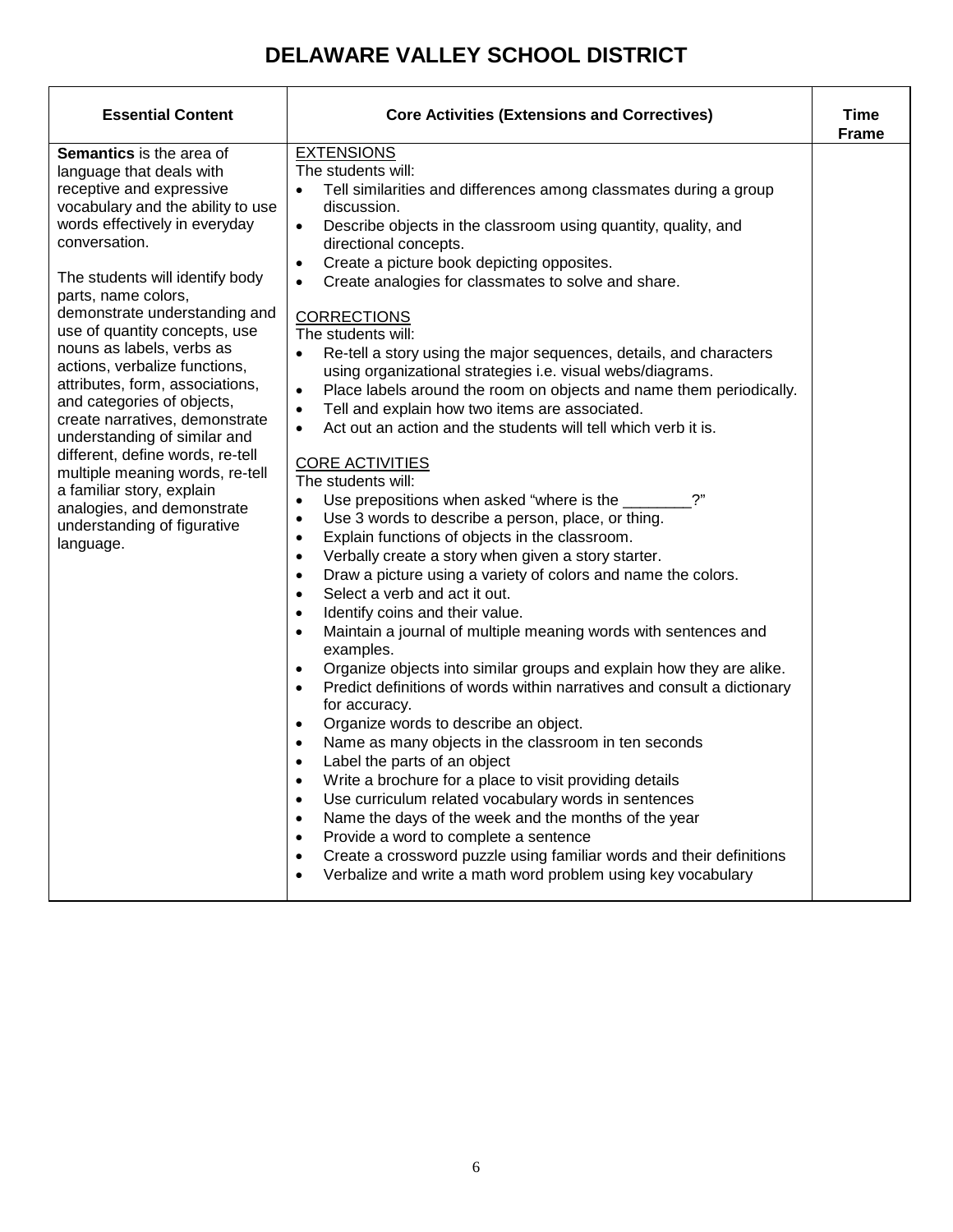| <b>Essential Content</b>                                                                                                                                                                                                                                                                                                                                                                                                                                                                                                                                                                                                | <b>Core Activities (Extensions and Correctives)</b>                                                                                                                                                                                                                                                                                                                                                                                                                                                                                                                                                                                                                                                                                                                                                                                                                                                                                                                                                                                                                                                                                                                                                                                                                                                                                                                                                                                                                                                                                                                                                                                                                                                                                                                                                                                                                                                                                                                                                                                                                                                                                                                                  |                                                                                              |
|-------------------------------------------------------------------------------------------------------------------------------------------------------------------------------------------------------------------------------------------------------------------------------------------------------------------------------------------------------------------------------------------------------------------------------------------------------------------------------------------------------------------------------------------------------------------------------------------------------------------------|--------------------------------------------------------------------------------------------------------------------------------------------------------------------------------------------------------------------------------------------------------------------------------------------------------------------------------------------------------------------------------------------------------------------------------------------------------------------------------------------------------------------------------------------------------------------------------------------------------------------------------------------------------------------------------------------------------------------------------------------------------------------------------------------------------------------------------------------------------------------------------------------------------------------------------------------------------------------------------------------------------------------------------------------------------------------------------------------------------------------------------------------------------------------------------------------------------------------------------------------------------------------------------------------------------------------------------------------------------------------------------------------------------------------------------------------------------------------------------------------------------------------------------------------------------------------------------------------------------------------------------------------------------------------------------------------------------------------------------------------------------------------------------------------------------------------------------------------------------------------------------------------------------------------------------------------------------------------------------------------------------------------------------------------------------------------------------------------------------------------------------------------------------------------------------------|----------------------------------------------------------------------------------------------|
| <b>Pragmatics</b> is the function of<br>communication associated with<br>social language skills and the<br>ability to communicate<br>effectively and appropriately in a<br>variety of settings.<br>The student will pretend, role-<br>play, imagine, answer "wh"<br>questions effectively and<br>clearly, differentiate between<br>logical and absurd, re-tell<br>information, complete "what if"<br>statements, express their<br>opinions, feelings, emotions,<br>stay on topic, provide solutions<br>to problems, use greetings and<br>closings, and ask questions to<br>obtain additional information on<br>a topic. | <b>EXTENSIONS</b><br>The students will:<br>Tell the differences between reality and fantasy in stories, movies,<br>$\bullet$<br>and everyday situations<br>Choose from multiple options, the appropriate oral language to obtain<br>$\bullet$<br>desired results<br>Play barrier games; one gives directions and the other asks for<br>$\bullet$<br>clarification as needed.<br>Write a narrative using casual words<br>$\bullet$<br><b>CORRECTIONS</b><br>The students will:<br>Discuss what behavior is expected in a given situation<br>$\bullet$<br>Evaluate the appropriateness of a task to determine if the task is too<br>$\bullet$<br>difficult and if the task can be completed in an appropriate length of<br>time<br>Model an appropriate response to a question<br>$\bullet$<br>Use key phrases to engage in play with peers<br>$\bullet$<br><b>CORE ACTIVITIES</b><br>The students will:<br>Provide solutions to problems within directed classroom activities<br>٠<br>throughout the school day.<br>Use greetings/closings during the school day<br>$\bullet$<br>Demonstrate understanding of cause and effect using "what if"<br>$\bullet$<br>statements<br>Conduct an interview that follows a prescribed format, first with peer<br>$\bullet$<br>then with an adult<br>Read short stories and re-create endings<br>$\bullet$<br>Pantomime the function of an object<br>$\bullet$<br>Listen to a story segment and tell what might have happened before<br>$\bullet$<br>and after<br>Make an appropriate shift from one topic to another during classroom<br>$\bullet$<br>conversations<br>Demonstrate turn taking skills in a small play group given prompts<br>٠<br>Raise his hand to ask for assistance or clarification<br>Verbally provide solutions to social situations<br>$\bullet$<br>Maintain eye contact during discourse<br>$\bullet$<br>Ask/answer questions effectively in a variety of environments<br>$\bullet$<br>(individual, small/large group, classroom)<br>State an opinion/feeling given a topic of discussion<br>$\bullet$<br>Answer "what if", how, and why questions accurately<br>$\bullet$<br>Follow multi-step directions<br>$\bullet$ | Time<br><b>Frame</b><br>One year<br>from the<br>date the<br>parent<br>approves<br>the i.e.p. |
|                                                                                                                                                                                                                                                                                                                                                                                                                                                                                                                                                                                                                         | Find and explain absurdities provided a picture cue<br>$\bullet$                                                                                                                                                                                                                                                                                                                                                                                                                                                                                                                                                                                                                                                                                                                                                                                                                                                                                                                                                                                                                                                                                                                                                                                                                                                                                                                                                                                                                                                                                                                                                                                                                                                                                                                                                                                                                                                                                                                                                                                                                                                                                                                     |                                                                                              |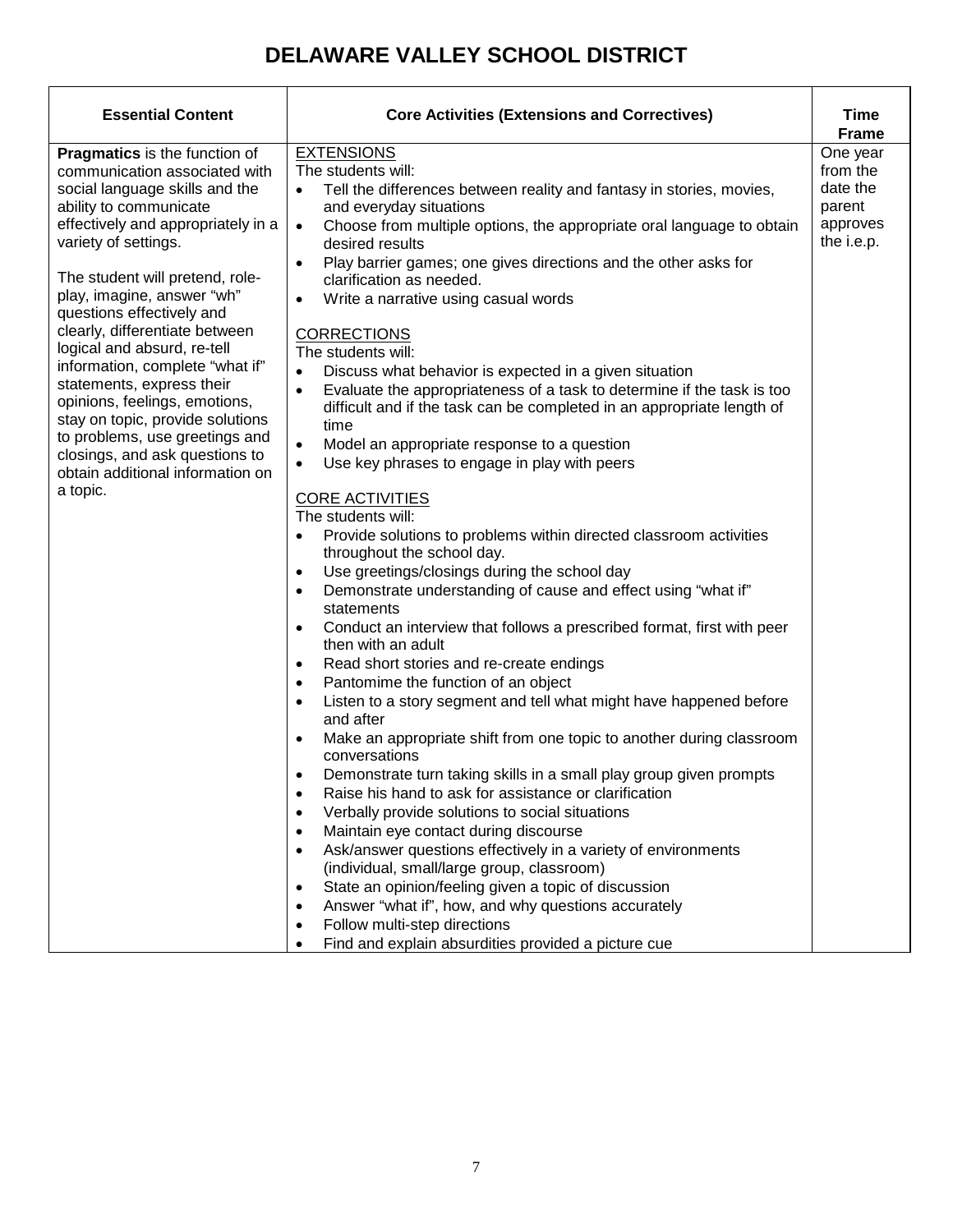| <b>Essential Content</b>                                                                                                                                                                                                                                                                                                                                                                                                                                                                                                                                                                                    | <b>Core Activities (Extensions and Correctives)</b>                                                                                                                                                                                                                                                                                                                                                                                                                                                                                                                                                                                                                                                                                                                                                                                                                                                                                                                                                                                                                                                                                                                                                                                                                                                                                                                                                                                                                                                                                                                                                                                                    | Time<br><b>Frame</b>                                                 |
|-------------------------------------------------------------------------------------------------------------------------------------------------------------------------------------------------------------------------------------------------------------------------------------------------------------------------------------------------------------------------------------------------------------------------------------------------------------------------------------------------------------------------------------------------------------------------------------------------------------|--------------------------------------------------------------------------------------------------------------------------------------------------------------------------------------------------------------------------------------------------------------------------------------------------------------------------------------------------------------------------------------------------------------------------------------------------------------------------------------------------------------------------------------------------------------------------------------------------------------------------------------------------------------------------------------------------------------------------------------------------------------------------------------------------------------------------------------------------------------------------------------------------------------------------------------------------------------------------------------------------------------------------------------------------------------------------------------------------------------------------------------------------------------------------------------------------------------------------------------------------------------------------------------------------------------------------------------------------------------------------------------------------------------------------------------------------------------------------------------------------------------------------------------------------------------------------------------------------------------------------------------------------------|----------------------------------------------------------------------|
| Fluency is uninterrupted<br>speech.<br>The student will demonstrate<br>their understanding of fluency<br>problems, identify fluent speech<br>in others, describe the normal<br>processes of phonation and<br>aspiration, evaluate their<br>reactions to situations in which<br>non-fluent speech occurs,<br>demonstrate rate control, will<br>use easy onset, and continuous<br>phonation, show reduction of<br>the anxiety/tension, response to<br>identified feared words, sounds,<br>or speaking situations, use<br>fluent behaviors as soon as<br>they are established, and have<br>parent involvement. | <b>EXTENSIONS</b><br>The students will:<br>Keep a daily journal of fluent speaking situations he/she has<br>$\bullet$<br>experienced<br>Record himself using slow, easy speech and listen for self-evaluation<br>$\bullet$<br>Complete assigned work with a helper and submit for practice and<br>$\bullet$<br>review<br>Identify fluent and non-fluent speech in others<br>$\bullet$<br><b>CORRECTIONS</b><br>The students will:<br>Use slow, easy speech in a controlled one-on-one environment<br>$\bullet$<br>Include parent/teacher in fluency program to assist with transfer of<br>skills and awareness of fluency difficulties<br>$\bullet$<br>Tally fluent behaviors on a chart<br><b>CORE ACTIVITIES</b><br>The students will:<br>Explain the differences between fluent and non-fluent communication<br>$\bullet$<br>Keep a daily journal for one week and maintain logs when he<br>$\bullet$<br>observes fluent and non-fluent speech in others<br>Give oral presentations individually, in small groups, large groups, and<br>$\bullet$<br>classroom as fluent behaviors are established and maintained<br>Effectively imitate models of slow easy onset of speech at word,<br>$\bullet$<br>phrase, and sentences levels.<br>Read a paragraph using learned fluency strategies and techniques.<br>Participate in a brief conversation using learned strategies and<br>$\bullet$<br>techniques for fluency<br>Monitor and self-correct his own non-fluent speech patterns<br>Attempt fluency techniques in his classroom environment<br>$\bullet$<br>Role-play phone conversations using fluency techniques and<br>$\bullet$<br>strategies | One year<br>from the<br>date the<br>parent<br>approves<br>the i.e.p. |